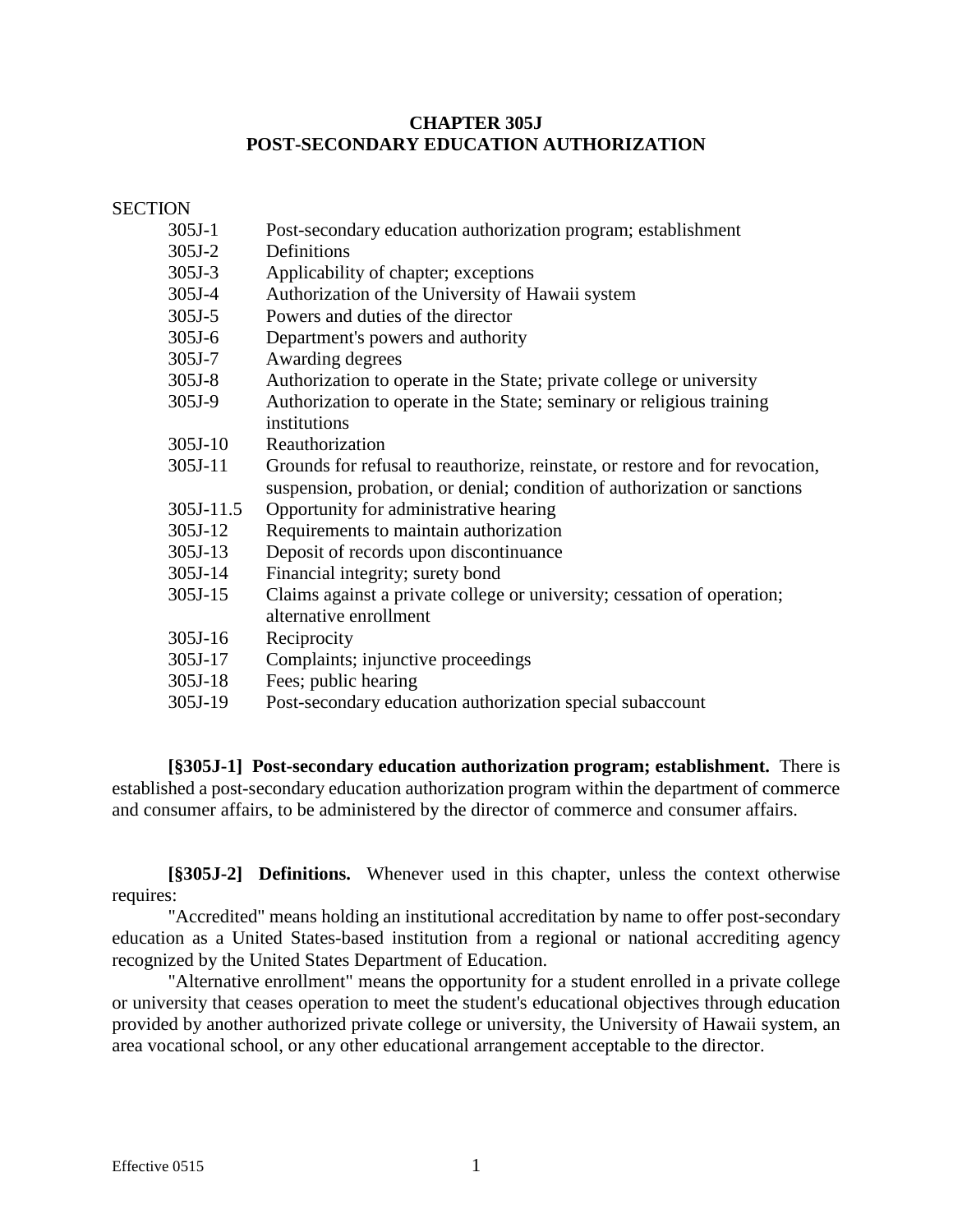"Authorization" means the authorization granted to a private college or university, seminary, or religious training institution as provided in this chapter and any applicable rules and policies. Authorization is not an endorsement by the department.

"Degree" means a statement, diploma, certificate, or other writing in any language that indicates or represents, or is intended to indicate or represent, that the person named thereon is learned in or has satisfactorily completed a prescribed course of study in a particular field of endeavor or that the person named thereon has demonstrated proficiency in a field of endeavor as a result of formal preparation or training.

"Department" means the department of commerce and consumer affairs.

"Director" means the director of commerce and consumer affairs.

"Enrollment agreement" means the contract prepared by a private college or university, seminary, or religious training institution that a student signs to indicate agreement to the terms of admission, delivery of instruction, and monetary terms as outlined in the private college, university, seminary, or religious training institution's student handbook or catalog.

"Governing board" means the elected or appointed group of persons that oversees and controls a private college or university, seminary, or religious training institution.

"Home state" means the state in which the institution holds its principal accreditation.

"Honorary degree" means a statement, diploma, certificate, or other writing in any language that indicates or represents, or that is intended to indicate or represent, that the person named thereon is learned in a field of public service or has performed outstanding public service or that the person named thereon has demonstrated proficiency in a field of endeavor without having completed formal courses of instruction or study or formal preparation or training.

"Out-of-state public institution" means an institution of higher education that is established by a government entity in a state other than Hawaii.

"Owner" means:

- (1) An individual, if a private for-profit college or university is structured as a sole proprietorship;
- (2) Partners, if a private for-profit college or university is structured as a partnership;
- (3) Members in a limited liability company, if a private for-profit college or university is structured as a limited liability company; and
- (4) Shareholders in a corporation that hold a controlling interest, if a private for-profit college or university is structured as a corporation.

"Physical presence" means:

- (1) Having a physical location in the State, where students receive synchronous or asynchronous instruction; or
- (2) Establishing an administrative office in the State in order to:
	- (A) Provide information to prospective students, enrolling students, or the general public about the institution;
	- (B) Provide services to enrolled students;
	- (C) Provide office space for instructional or non-instructional staff; and
	- (D) Maintain an institutional mailing address, street address, or telephone number in the State.

"Private college or university" means a nonpublic post-secondary education institution having a physical presence in the State that offers associate, baccalaureate, post-baccalaureate, master's, or doctoral degrees or diplomas. For purposes of the requirements of this chapter, an outof-state public institution shall be considered as a private college or university.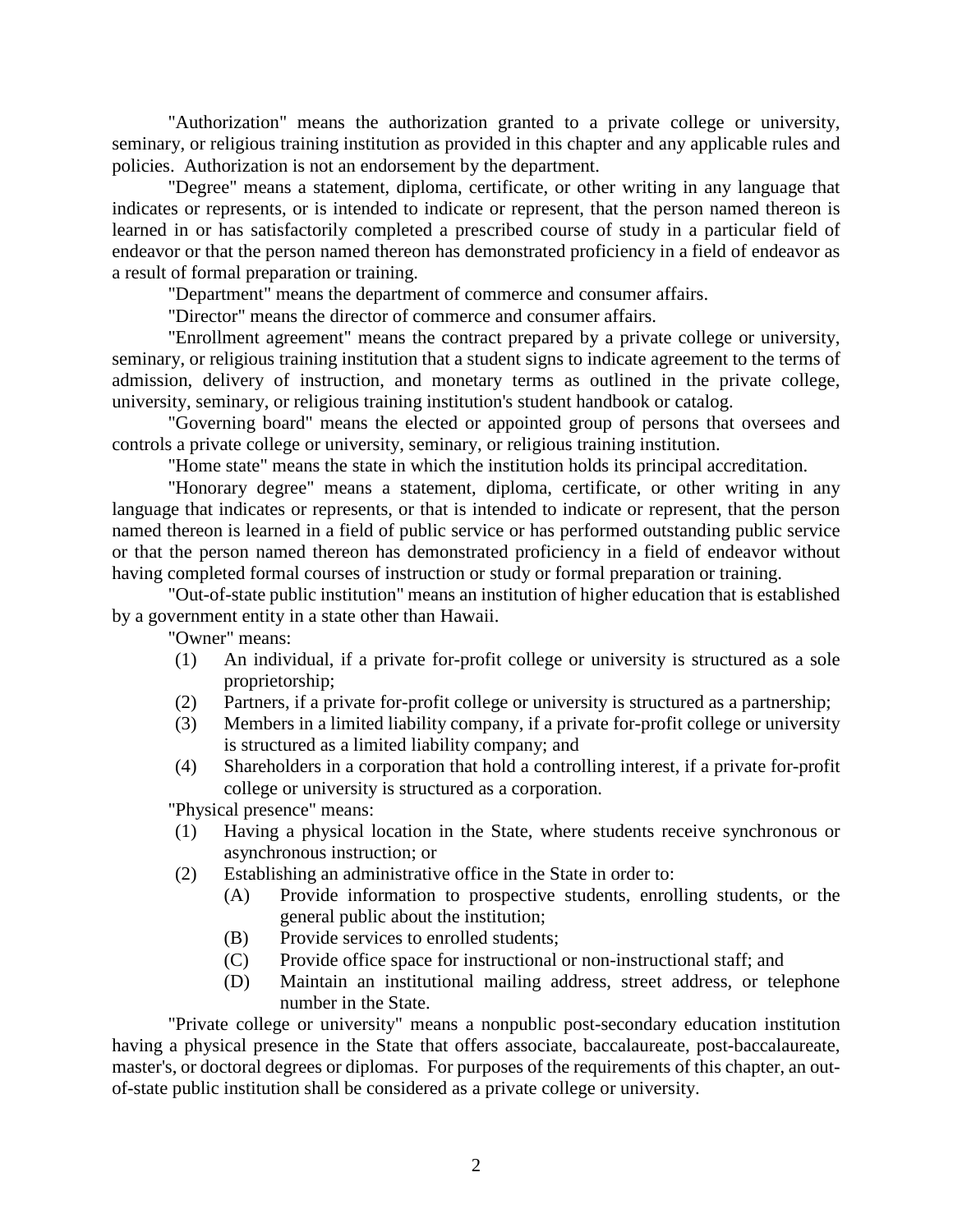"Seminary" or "religious training institution" means a bona fide religious post-secondary educational institution that has a physical presence in the State, that is exempt from property taxation under the laws of the State, and that offers associate, baccalaureate, post-baccalaureate, master's, or doctoral degrees or diplomas.

"Unaccredited post-secondary educational institution" means a degree-granting institution that is not accredited or a candidate for accreditation by at least one accrediting agency recognized by the United States Department of Education.

"University of Hawaii system" means the post-secondary educational institution, including all campuses and community colleges, established and existing pursuant to article X, section 5, of the Hawaii State Constitution and chapter 304A.

## **[§305J-3] Applicability of chapter; exceptions.** (a)This chapter shall not apply to:

- (1) Schools or educational programs conducted by firms, corporations, or persons for the training of their own employees;
- (2) Apprenticeship or other training programs provided by labor unions to union members or applicants for union membership;
- (3) Schools or educational programs that provide courses of instruction that do not lead to the conferring of a degree;
- (4) Schools or educational programs that offer seminars, refresher courses, and programs of instruction sponsored by professional, business, or farming organizations or associations for their members or the employees of their members;
- (5) Schools or educational programs that offer courses of instruction conducted by public school complex areas;
- (6) Schools, courses of instruction, or courses of training that are offered by a vendor or the purchaser or prospective purchaser of the vendor's product when the objective of the school or course is to enable the purchaser or the purchaser's employees to gain the skills and knowledge necessary to use the product;
- (7) Schools and educational programs conducted by religious entities that are owned, controlled, operated, and maintained by a religious organization lawfully operating as a nonprofit religious corporation and that award only religious degrees or certificates, including but not limited to a certificate of Talmudic studies, an associate of Biblical studies, a bachelor of religious studies, a master of divinity, or a doctor of divinity;
- (8) Non-degree-granting post-secondary educational institutions licensed by any entity of the State or governed by any other chapter of the Hawaii Revised Statutes;
- (9) Schools and educational programs that offer courses of instruction exclusively through online and distance education; and
- (10) Unaccredited post-secondary educational institutions governed by chapter 446E.

(b) Nothing in this subsection shall prohibit an entity listed in subsection (a) or section 305J-4 from applying for authorization; provided that the entity shall meet the criteria for and comply with all authorization requirements under this chapter.

**[§305J-4] Authorization of the University of Hawaii system.** The University of Hawaii system, established as an educational institution pursuant to article X, section 5, of the Hawaii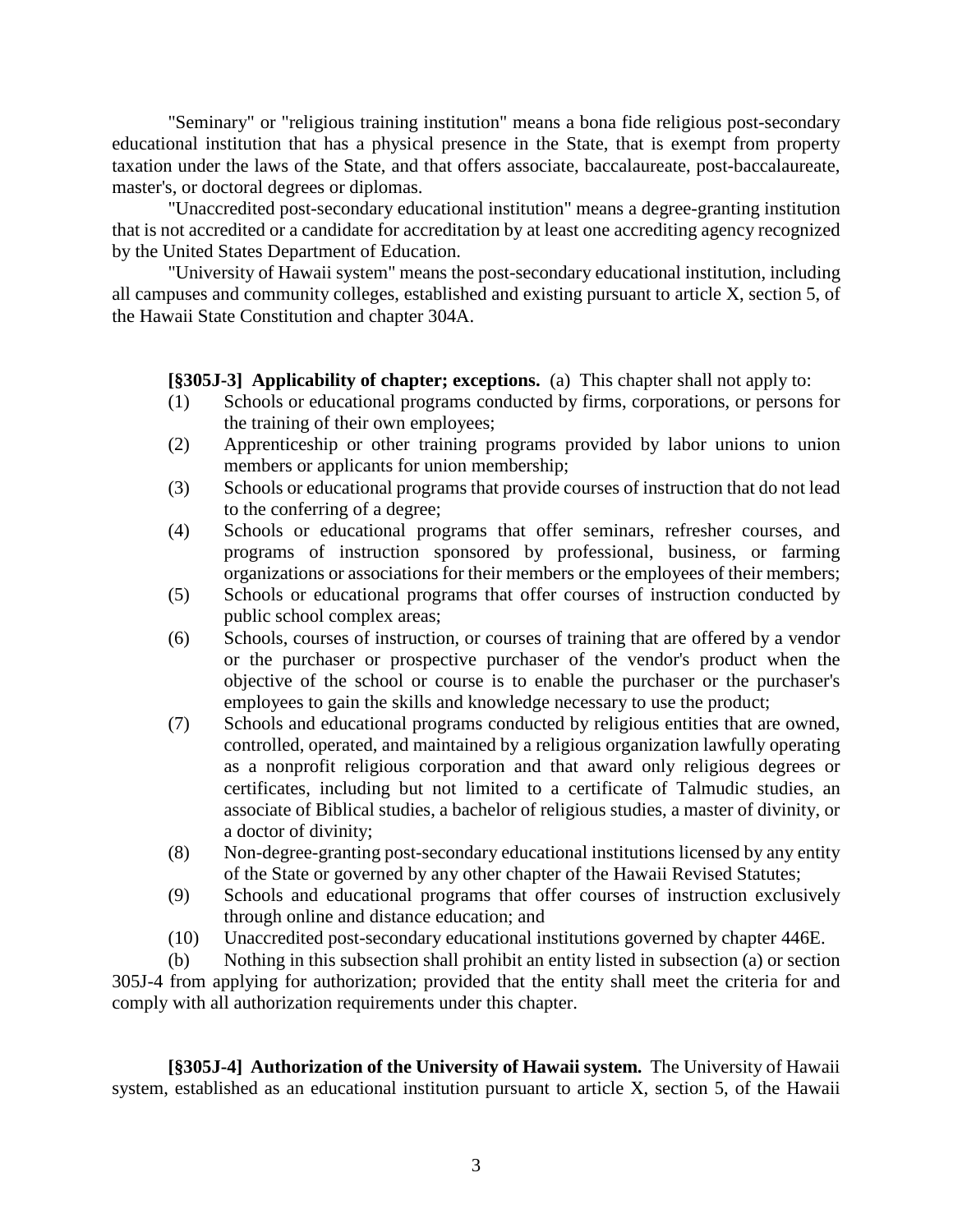State Constitution, is hereby authorized by the State to provide educational programs in and from this State. The University of Hawaii system shall be subject to section 305J-17. The department may impose sanctions pursuant to section 305J-11 on the University of Hawaii system in accordance with the requirements of this chapter.

## **[§305J-5] Powers and duties of the director.** (a) The director shall:

- (1) Unless otherwise provided by law, adopt, amend, and repeal rules pursuant to chapter 91 to carry out the purposes of this chapter;
- (2) Adopt policies and procedures as necessary, without regard to chapter 91, for reauthorization pursuant to section 305J-10;
- (3) Issue declaratory rulings or informal, nonbinding interpretations and conduct contested case proceedings pursuant to chapter 91;
- (4) Grant, deny, confirm, forfeit, renew, reinstate, or restore authorizations, including conditional, probationary, or qualified authorizations;
- (5) Revoke, suspend, condition, or otherwise limit the authorization of an institution for any violation of this chapter, applicable rules, or the Higher Education Act of 1965, as amended;
- (6) Establish requirements for authorization in accordance with this chapter;
- (7) Investigate and conduct hearings regarding any violation of this chapter, applicable rules, or the Higher Education Act of 1965, as amended;
- (8) Create fact-finding committees, including the appointment of one or more advisory committees, which may assist the department and make recommendations for consideration;
- (9) Contract with qualified persons, including investigative and legal staff, who may be exempt from chapter 76, to assist the director in exercising the director's powers and duties;
- (10) Subpoena witnesses and documents, administer oaths, and receive affidavits and oral testimony, including communications through electronic media;
- (11) Establish the types and amounts of fees that the department may assess in order to carry out the purposes of this chapter;
- (12) Establish policies to require authorized institutions to submit to the department, upon request, data that is directly related to student enrollment and degree completion and, if applicable, student financial aid and educator preparation programs, which policies shall include a determination as to whether data received may be disclosed to the public;
- (13) Establish policies and procedures for the handling of proprietary information;
- (14) Enter into any post-secondary education authorization reciprocity agreement with other post-secondary educational authorizers of schools whose home state is not Hawaii pursuant to section 305J-16; and
- (15) Do any and all things necessary or incidental to the exercise of the director's powers and duties.

(b) The director may cooperate with the federal government to qualify the State to receive funds made available under the Higher Education Act of 1965, P.L. 89-329, as amended from time to time. In addition, the department may serve as the state agency for the receipt of federal funds when federal legislation dealing with higher education or post-secondary education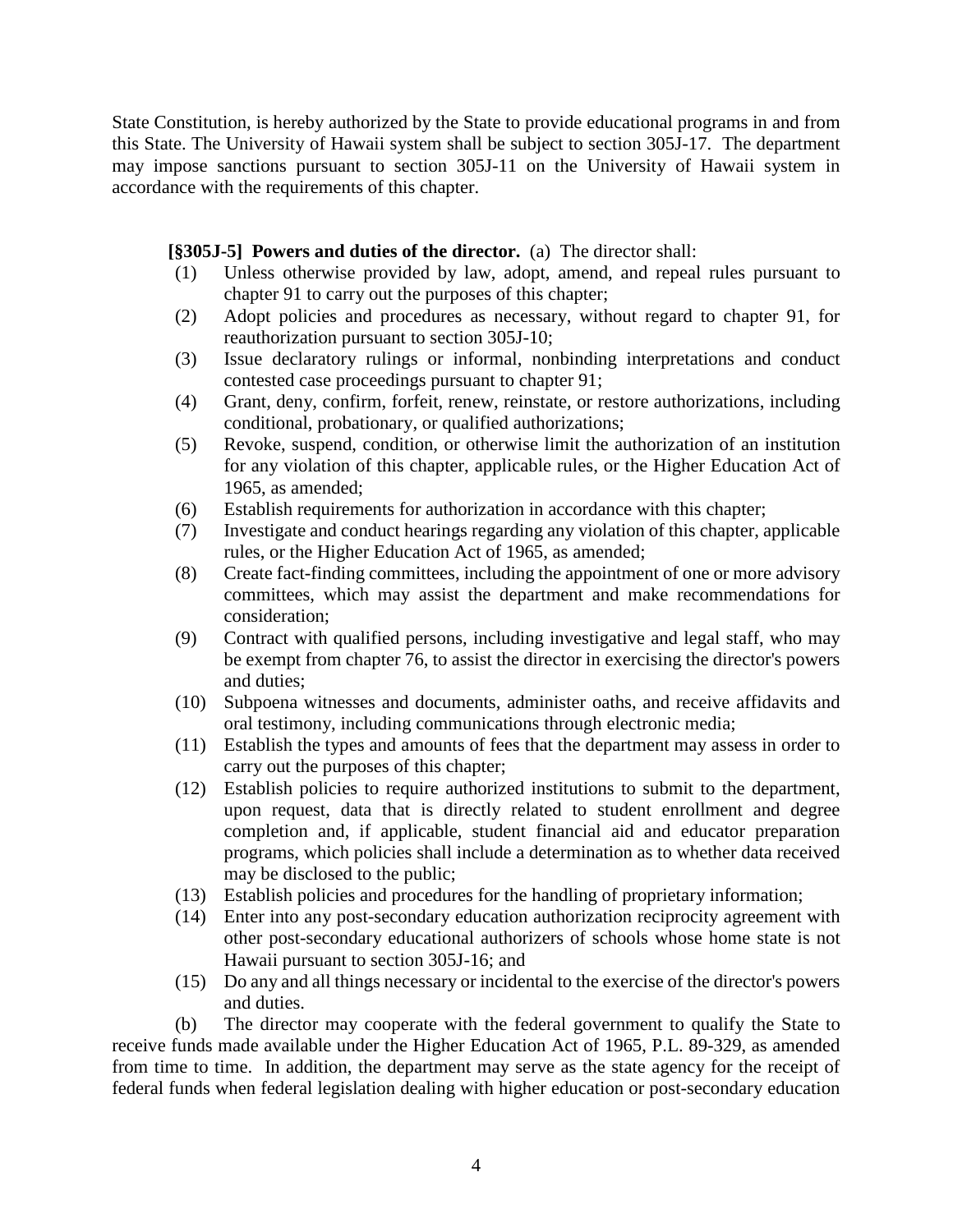requires, as a condition of the receipt of federal funds, the designation of a state agency that is broadly representative of the general public and of post-secondary education in the State and when agencies other than the department may not qualify.

No funds appropriated by the legislature may be used to aid a person attending an institution not owned or exclusively controlled by the State or a department of the State or to pay for any staff work distributing federal or private funds to students attending such schools. The maximum amount of any grant awarded under the Hawaii state incentive grant program shall be equal to the maximum allowed by federal law.

(d) The department, when appropriate and necessary, may be assisted by other state agencies, including but not limited to the University of Hawaii system and the department of education.

(e) The director, acting through the department of the attorney general, may proceed by injunction against any violation of this chapter, but an injunction proceeding or an order issued therein or as a result thereof shall not bar the imposition of any other penalty for a violation of this chapter.

**[§305J-6] Department's powers and authority.** (a) The department shall administer the provisions of this chapter and any administrative rules, policies, and procedures adopted by the director.

- (b) To administer this chapter, the department shall:
- (1) Maintain a list of the private colleges or universities, seminaries, and religious training institutions that have been authorized and make this list available to the public;
- (2) Maintain a list of the states with which the director has entered into a postsecondary education authorization reciprocity agreement and make this list available to the public; and
- (3) Receive, arbitrate, investigate, and process complaints.

(c) In conducting an investigation, the department may physically inspect the private college or university, seminary, or religious training institution's facilities and records, and the institution shall have an affirmative duty to cooperate with requests from the department for information regarding any investigation or inspection.

(d) In administering its responsibilities, the department may assess fees sufficient to provide for the self-sufficiency of the program pursuant to section 26-9(o).

**[§305J-7] Awarding degrees.** (a) A person, partnership, corporation, company, society, or association with a physical presence in the State shall not award, bestow, confer, give, grant, convey, or sell to any other person a degree or honorary degree upon which is inscribed, in any language, the word "associate", "bachelor", "baccalaureate", "post-baccalaureate", "master", or "doctor", or any abbreviation thereof, or offer courses of instruction or credits purporting to lead to any such degree, unless the person, partnership, corporation, company, society, or association is:

(1) A private college or university, seminary, or religious training institution that is authorized pursuant to this chapter;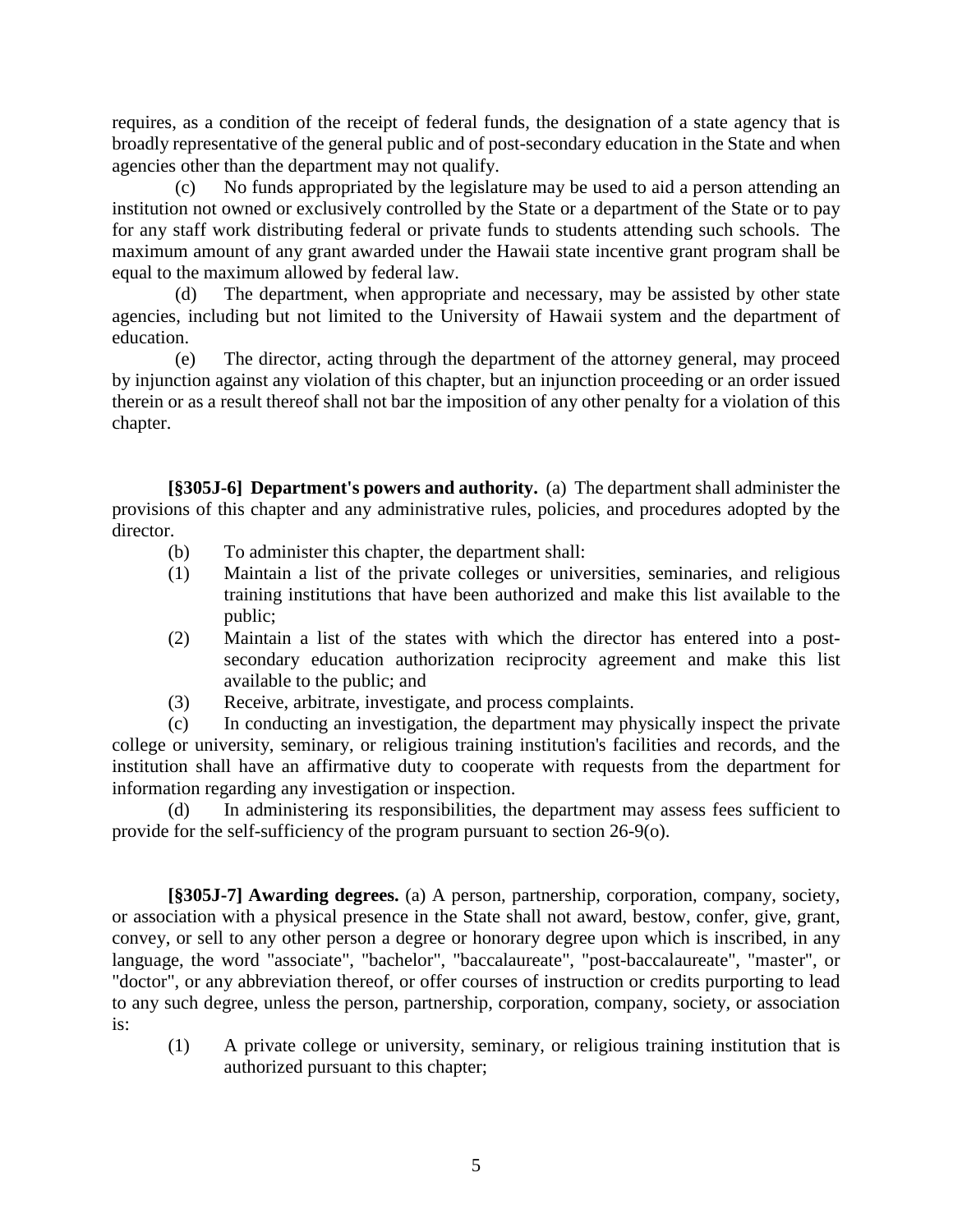- (2) A school or educational program conducted by a religious entity that is owned, controlled, operated, and maintained by a religious organization lawfully operating as a nonprofit religious corporation and that awards only religious degrees or certificates, including but not limited to a certificate of Talmudic studies, associate of Biblical studies, a bachelor of religious studies, a master of divinity, or a doctor of divinity;
- (3) An unaccredited post-secondary educational institution governed under chapter 446E; or
- (4) A part of the University of Hawaii system.

(b) Notwithstanding subsection (a), in order to award degrees in the State, all private colleges and universities, seminaries, and religious training institutions operating in the State on June 25, 2013 shall be authorized no later than July 1, 2014.

## **Revision Note**

"June 25, 2013" substituted for "the effective date of this chapter".

**[§305J-8] Authorization to operate in the State; private college or university.** (a) To operate in the State, a private college or university shall:

- (1) Be party to a reciprocity agreement to which the State is a member; or
- (2) Apply for, on a form prescribed by the department, and receive authorization from the director; provided that the private college or university meets the requirements of section 305J-14; provided further that a private college or university shall apply for and obtain a separate authorization for each campus, branch, or site that is separately accredited. A separate authorization shall not be required for additional professional accreditations. A private, nonprofit college or university shall submit verification of its nonprofit status with its application.

(b) Upon receiving an application for authorization, the director shall review the application to confirm that the private college or university is accredited. The director shall not approve an application from a private college or university that, in the two years preceding submission of the application, has:

- (1) Had its accreditation suspended or withdrawn;
- (2) Been prohibited from operating in another state; or
- (3) Substantially the same owners, governing board, or principal officers as a private college or university that has:
	- (A) Had its accreditation suspended or withdrawn; or
	- (B) Been prohibited from operating in another state.

(c) To operate in the State, a private college or university shall be accredited on the basis of an on-site review.

(d) A private college or university shall notify the department within thirty days of any material information related to an action by the institution's accrediting body concerning the institution's accreditation status, including but not limited to reaffirmation or loss of accreditation, approval of a request for change, a campus evaluation visit, a focused visit, or approval of additional locations. In addition, the institution shall immediately notify the department if the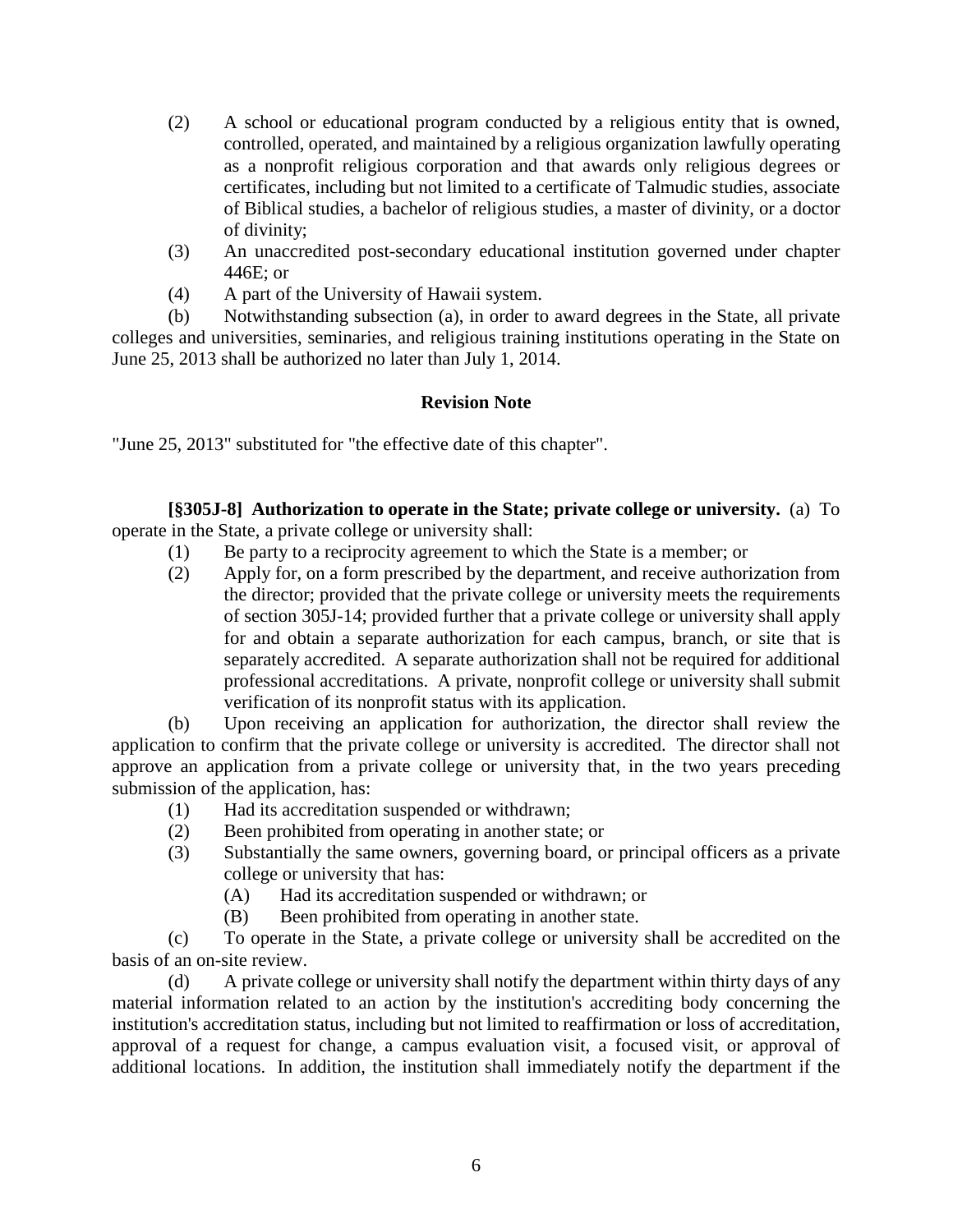institution's accrediting body is no longer recognized by the United States Department of Education.

(e) A private college or university under the jurisdiction of the department shall notify the department at least one year prior to its ceasing of operations in the State.

(f) A private college or university authorized pursuant to this chapter shall pay any and all fees established pursuant to section 305J-18.

**[§305J-9] Authorization to operate in the State; seminary or religious training institutions.** (a) To operate in the State, a seminary or religious training institution shall:

- (1) Be party to a reciprocity agreement to which the State is a member; or
- (2) Apply for, on a form prescribed by the department, and receive authorization from the director; provided that the institution shall establish that it qualifies as a bona fide religious training institution and as an institution of post-secondary education.

(b) Nothing in this section shall preclude a seminary or religious training institution from seeking accreditation.

**[§305J-10] Reauthorization.** (a) A private college or university that is authorized pursuant to section 305J-8 and maintains its accreditation shall apply to the department for reauthorization every two years. A private college or university that has its accreditation reaffirmed without sanction and continues to demonstrate its compliance with section 305J-14, shall otherwise be presumed to be qualified for reauthorization under this chapter for a period of two years.

(b) A seminary or religious training institution authorized pursuant to section 305J-9 shall apply to the department for reauthorization every two years. A seminary or religious training institution that continues to meet the authorization requirements of this chapter shall otherwise be presumed to be qualified for reauthorization under this chapter for a period of two years.

(c) Private colleges or universities, seminaries, and religious training institutions applying for reauthorization under this section shall pay the fees required pursuant to section 305J-18.

(d) If a private college or university, seminary, or religious training institution cannot demonstrate that it meets the authorization requirements of this chapter, the director shall deny the application for reauthorization. The director shall provide the private college or university, seminary, or religious training institution with written notification of the denial of the application for reauthorization and the basis for the denial. If, within six months of receiving notice that its application for reauthorization has been denied, the private college or university, seminary, or religious training institution corrects the action or condition upon which the denial was based, it may reapply for reauthorization. If the private college or university, seminary, or religious training institution does not correct the action or condition upon which the denial was based, it may submit a new application for authorization pursuant to section 305J-8 or 305J-9, whichever is applicable, once the action or condition has been corrected.

(e) If a private college or university is under a sanction from its accrediting body at the time that it submits its application for reauthorization, the director may:

(1) Approve the private college or university's reauthorization; or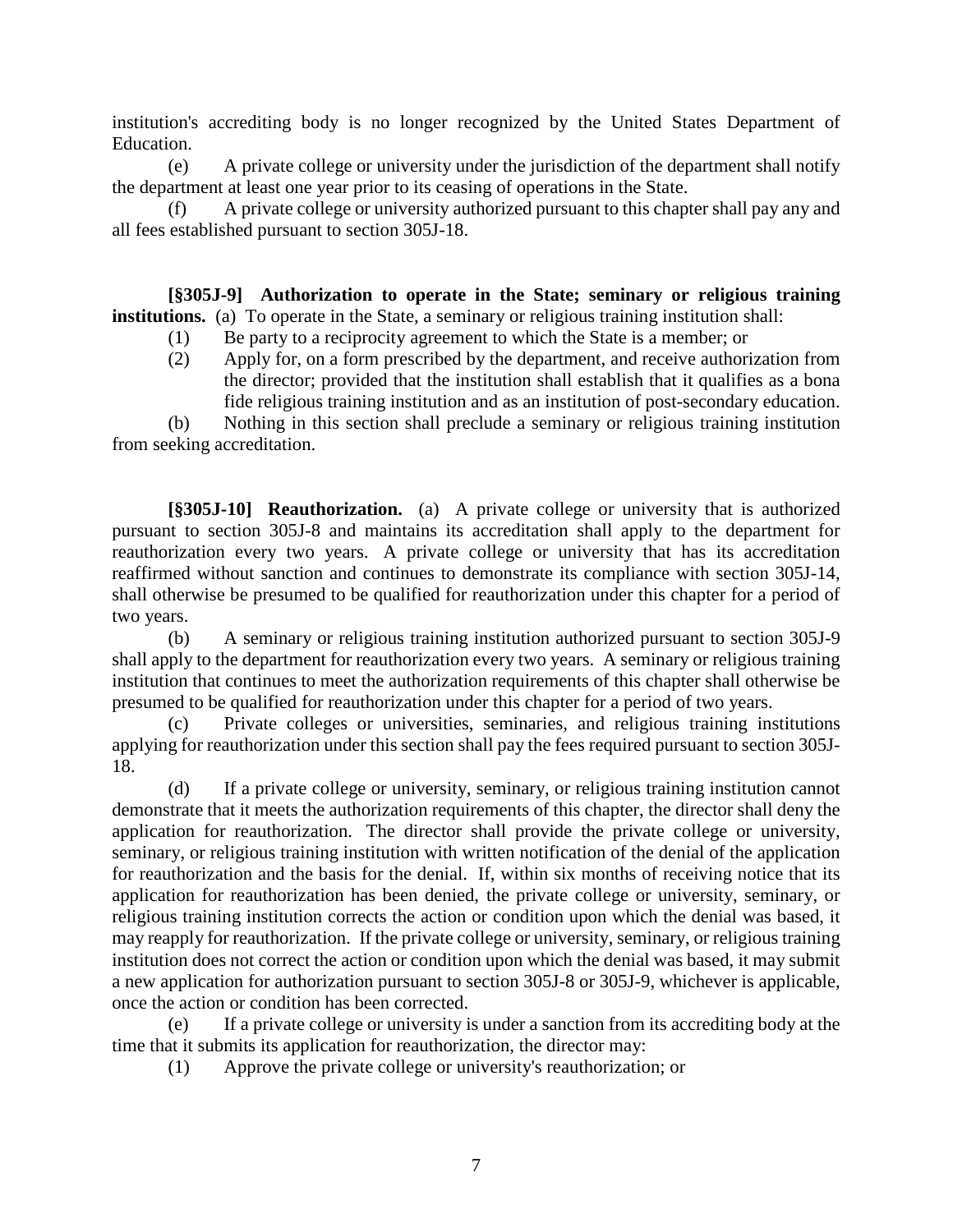- (2) Grant probationary approval of the private college or university's reauthorization; provided that if the private college or university is granted probationary reauthorization:
	- (A) The department shall provide the private college or university with written notice of its probationary status;
	- (B) The private college or university shall reapply for reauthorization on an annual basis until the accrediting body lifts its sanction; and
	- (C) The private college or university shall provide the department with an annual report on its progress toward removing the sanction.

**[§305J-11] Grounds for refusal to reauthorize, reinstate, or restore and for revocation, suspension, probation, or denial; condition of authorization or sanctions.** (a) In addition to any other acts or conditions provided by law, the director may refuse to reauthorize, reinstate or restore, or may deny, revoke, suspend, or condition in any manner, including but not limited to placement on probation, any authorization for any one or more of the following acts or conditions on the part of the institution or applicant:

- (1) Failure to meet or maintain the conditions and requirements necessary to qualify for or maintain an authorization;
- (2) Failure to maintain accreditation as required by this chapter;
- (3) Engaging in false, fraudulent, or deceptive advertising, or making untruthful or improbable statements;
- (4) Procuring an authorization, reauthorization, or certification through fraud, misrepresentation, material omission, or deceit;
- (5) Misconduct, incompetence, gross negligence, or manifest incapacity in the operation of the institution;
- (6) Revocation, suspension, deauthorization, or other disciplinary action by another state or federal agency against an institution or applicant for any reason provided by this chapter or rules adopted hereunder;
- (7) Criminal conviction, whether by nolo contendere or otherwise, of a penal crime directly related to the qualifications, functions, or duties of the institution or applicant in any jurisdiction in which the institution operates;
- (8) Failure to report in writing to the department any disciplinary decision issued against the institution or the applicant in another jurisdiction within thirty days of the disciplinary decision;
- (9) Failure to report in writing to the department any change in accreditation status by any accrediting agency;
- (10) Failure to demonstrate or maintain a record of financial integrity; or
- (11) Violating any provision of this chapter or rules adopted hereunder.

(b) It shall be a violation of this chapter for a private college or university, seminary, or religious training institution or its agent to:

(1) Make or cause to be made any statement or representation, oral, written, or visual, in connection with the offering of educational services if the private college or university, seminary, or religious training institution or its agent knows or reasonably should have known the statement or representation to be false, inaccurate, or materially misleading;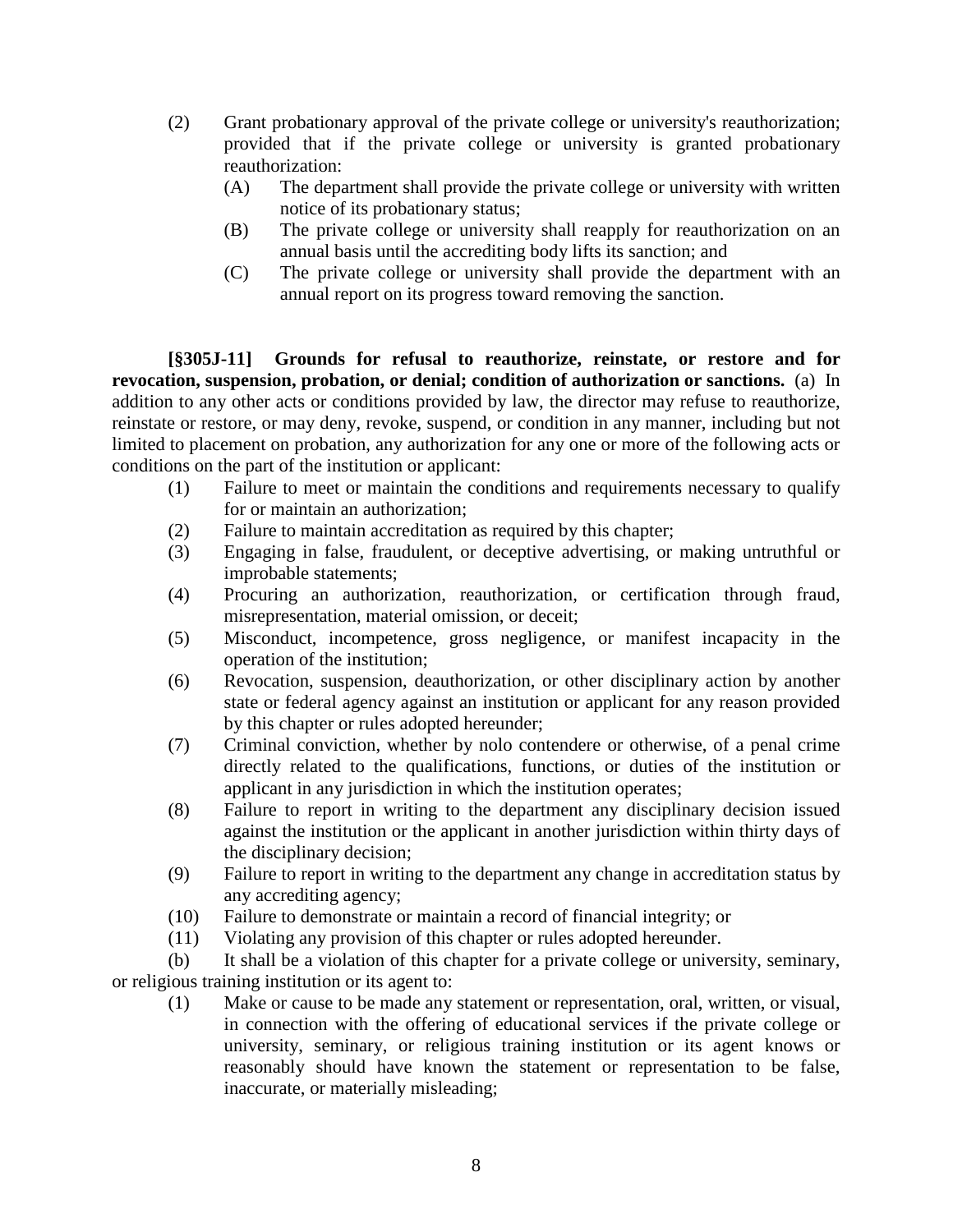- (2) Falsely represent or deceptively conceal, directly or by implication, through the use of a trade or business name, the fact that the institution is a private college or university, seminary, or religious training institution;
- (3) Adopt a name, trade name, or trademark that represents falsely, directly or by implication, the quality, scope, nature, size, or integrity of the private college or university, seminary, or religious training institution or its educational services;
- (4) Intentionally and materially represent falsely, directly or by implication, that students who successfully complete a course or program of instruction may transfer the credits earned to any institution of higher education;
- (5) Intentionally and materially represent falsely, directly or by implication, in its promotional materials or in any other manner:
	- (A) Its size, location, facilities, or equipment;
	- (B) The number, educational experience, or qualifications of its faculty;
	- (C) The extent or nature of any approval received from any state agency; or
	- (D) The extent or nature of any accreditation received from any accrediting agency, body, or association;
- (6) Provide prospective students with testimonials, endorsements, or other information that has the tendency to mislead or deceive prospective students or the public regarding its current practices;
- (7) Designate or refer to its sales representatives by titles that imply that the sales representatives have training in academic counseling or advising if they do not; and
- (8) Represent, directly or by implication, that it is authorized by the State or approved or accredited by an accrediting agency or body when it has not been authorized, approved, or accredited.

(c) Any private college or university, seminary, or religious training institution or its agent that violates this chapter may be subject to one or more of the following sanctions:

- (1) A fine equal to a sum of not less than \$500 or more than \$10,000 for each violation. The penalties provided in this subsection are cumulative to the remedies or penalties available under all other laws of this State. Each day that a violation occurs shall be considered a separate violation;
- (2) An order directing corrective action on the part of the institution;
- (3) An order of restitution to one or more affected students;
- (4) Revocation, suspension, probation, or conditions on the institution's authorization;
- (5) An order relating to cessation of operations or alternate enrollment; or
- (6) The payment of costs of investigation and legal action, irrespective of the outcome.

**[§305J-11.5] Opportunity for administrative hearing.** An institution may, within fifteen days of the receipt of notification of denial or of intent to suspend or terminate any authorization, request an administrative hearing for review pursuant to chapter 91.

**[§305J-12] Requirements to maintain authorization.** (a) Authorization by the director shall be conditioned on the maintenance of accreditation by the institution and compliance with section 305J-14. Authorization shall be automatically suspended effective as of the date of the cancellation or expiration of accreditation or the cancellation or expiration of the surety bond if a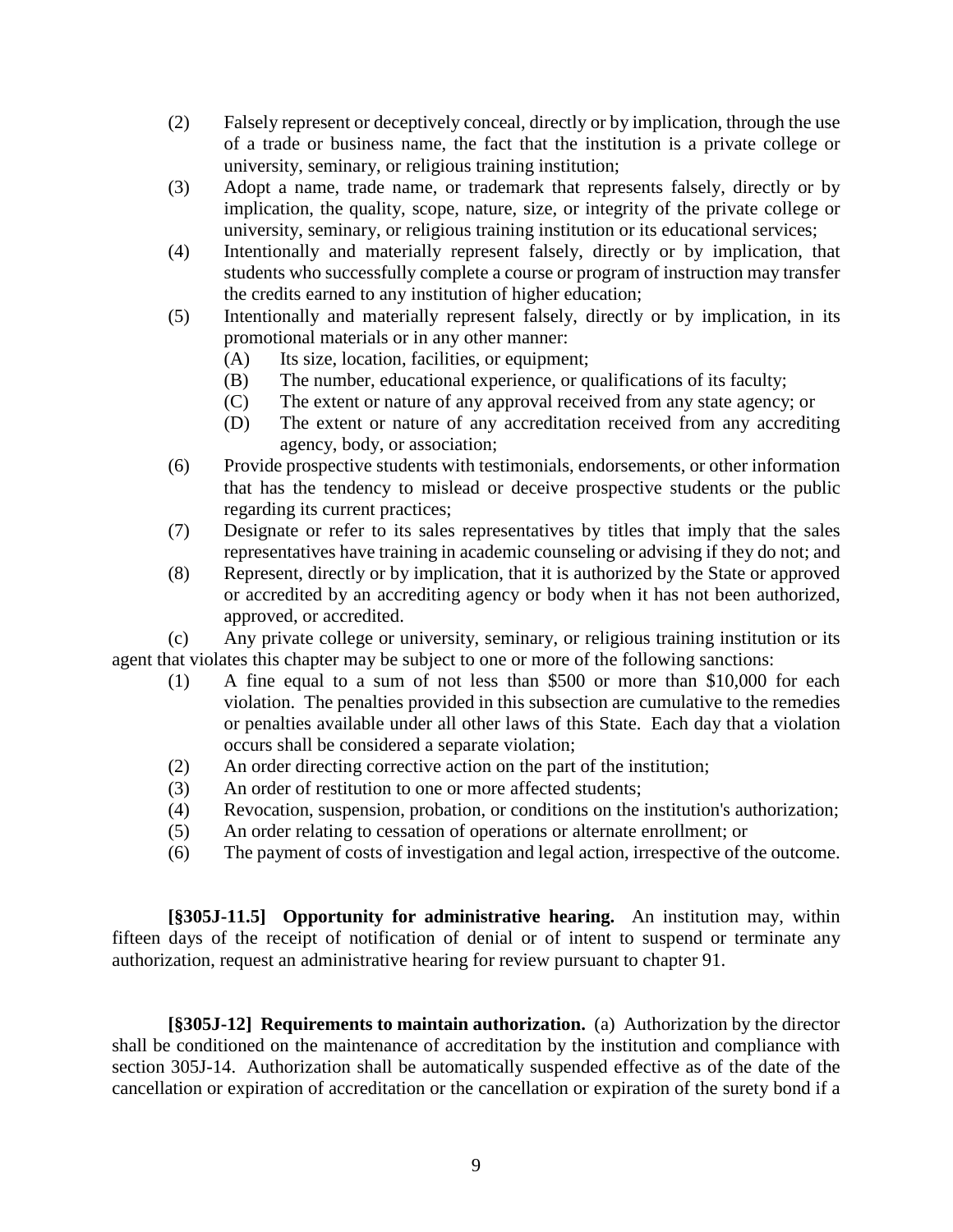surety bond was filed with the department. The director shall not reinstate the affected institution until satisfactory proof of compliance is submitted to the department. Failure to reinstate a suspended authorization within sixty days of suspension shall result in the termination of the authorization, and the institution shall forfeit all fees and shall be required to apply for authorization as a new applicant.

(b) An institution's authorization shall be placed on probationary status without further action by the department in the event that:

- (1) The institution is placed on probationary status by its accrediting agency, contemporaneous with the action of such agency;
- (2) The institution's accrediting agency ceases to be recognized by the United States Department of Education; or
- (3) In the case of a seminary or religious training institution, the seminary or religious training institution no longer meets the definition of such under this chapter.

(c) An institution may, within fifteen days of the receipt of the notification of probation under this section, request an administrative hearing for review pursuant to chapter 91.

(d) If an institution's authorization is revoked due to the institution's loss of accreditation, the institution shall provide written notice to all students within thirty days following the date of revocation.

(e) A private college or university, seminary, or religious training institution that is authorized pursuant to this chapter shall:

- (1) Not make or cause to be made any oral, written, or visual statement or representation that violates section 305J-11(b);
- (2) Provide the department with a copy of its enrollment agreement, if applicable, in accordance with its reauthorization schedule;
- (3) Provide bona fide instruction, in accordance with the standards and criteria set by its accrediting body; and
- (4) If its ownership changes, provide the department with any material information concerning the transaction at least thirty days prior to the transaction.

**[§305J-13] Deposit of records upon discontinuance.** (a) If a private college or university, seminary, or religious training institution under the jurisdiction of the department ceases operating within the State, the institution, its owner, or the owner's designee, and its governing board shall be jointly and severally liable to deposit with the department the institution's educational records requested by the department in a form to be prescribed by the director.

(b) If the director determines that the records of a private college or university, seminary, or religious training institution that ceases operating within the State are in danger of being destroyed, secreted, mislaid, or otherwise made unavailable to the department, the director may seek a court order authorizing the department to seize or take possession of the records and seek additional relief as may be appropriate.

(c) The director or the department of the attorney general may enforce this section by filing a request for an injunction with a court of competent jurisdiction.

(d) The department shall permanently retain any student transcripts received pursuant to this section in a form prescribed by the director. The department shall retain any other records requested and obtained pursuant to this section for a time period prescribed by the director;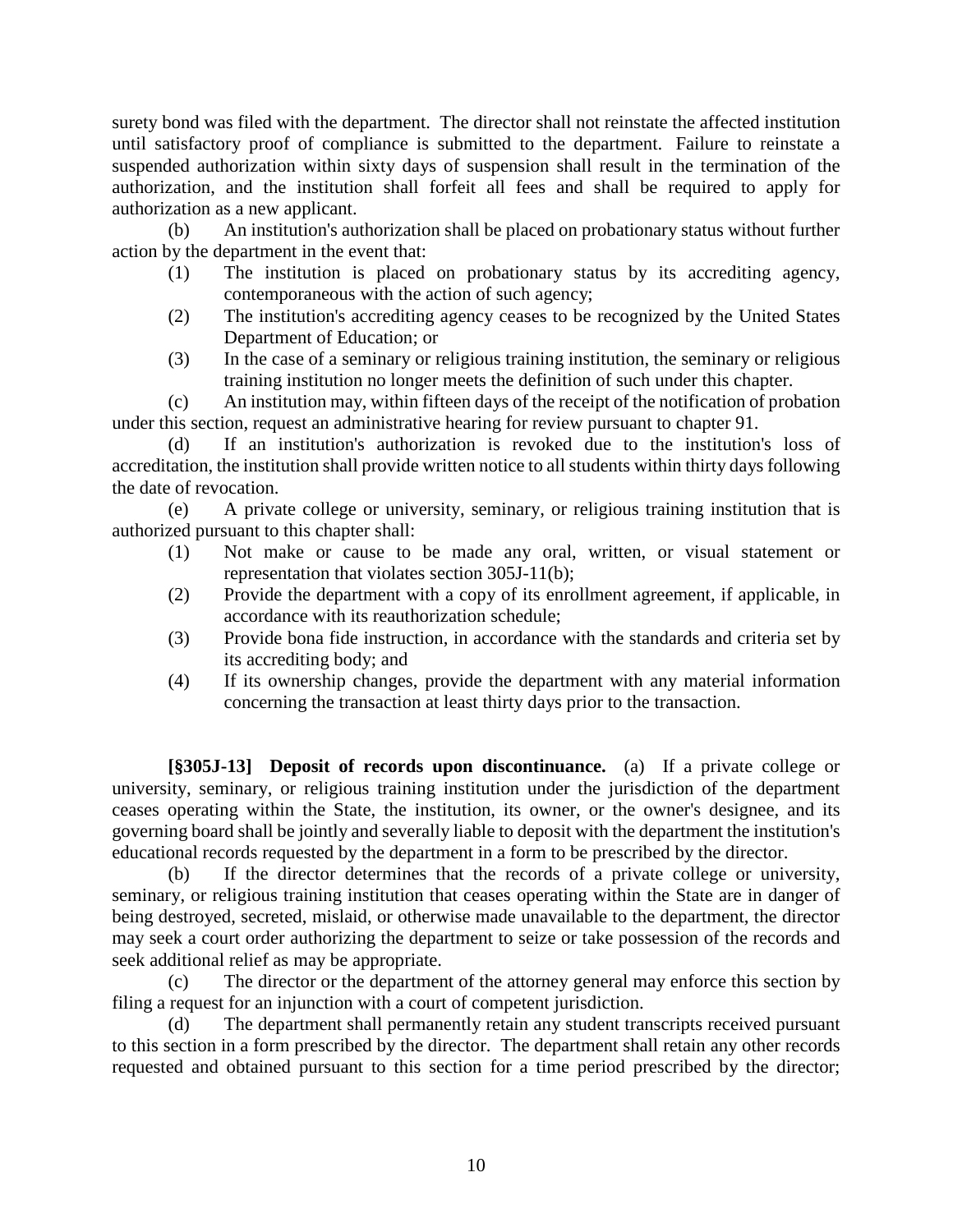provided that at the time of disposal, the department shall dispose of the records in a manner that will adequately protect the privacy of any personal information included in the records.

(e) For the purposes of this section, "private college or university" shall not include public, out-of-state institutions.

(f) Nothing in this section shall prohibit the department from contracting with any third party for the storage and maintenance of any records required to be deposited with the department pursuant to this section.

**§305J-14 Financial integrity; surety bond.** (a) A private college or university shall provide evidence of financial integrity at the time of its application for authorization. A private college or university may demonstrate financial integrity by meeting the criteria specified in [subsection]  $(b)$ ,  $(c)$ , or  $(d)$ .

- (b) A private college or university may demonstrate financial integrity if it:
- (1) Has been accredited for at least ten years;
- (2) Has operated continuously in the State for at least ten years;
- (3) Has not filed for bankruptcy protection pursuant to title 11 of the United States Code;
- (4) Maintains a composite score of at least 1.5 on its equity, primary reserve, and net income ratios, as required in title 34 Code of Federal Regulations section 668.172; and
- (5) Meets or exceeds the pro rata refund policies required by the United States Department of Education in title 34 Code of Federal Regulations part 668; provided that if it does not participate in federal financial aid programs, its refund and termination procedures shall comply with the requirements of its accrediting body; provided that a private college or university is not required to meet the criteria specified in paragraphs (1) and (2) if the private college or university is part of a group of private colleges or universities that is owned and operated by a common owner and the other private colleges and universities meet the criteria specified in paragraphs (1) and (2).
- (c) A private college or university may also demonstrate financial integrity if it:
- (1) Has received and maintains full accreditation without sanction from an accrediting body that is recognized by the United States Department of Education, and which accrediting body requires the private college or university to maintain a surety bond or an escrow account or has affirmatively waived or otherwise removed that requirement for the private college or university;
- (2) Operates an instructional facility in the State;
- (3) Annually provides to the department audited financial statements for the most recent fiscal year that demonstrate that the private college or university maintains positive equity;
- (4) Maintains a composite score of at least 1.5 on its equity, primary reserve, and net income ratios, as required in title 34 Code of Federal Regulations section 668.172; and
- (5) Meets or exceeds the pro rata refund policies required by the United States Department of Education in title 34 Code of Federal Regulations part 668; provided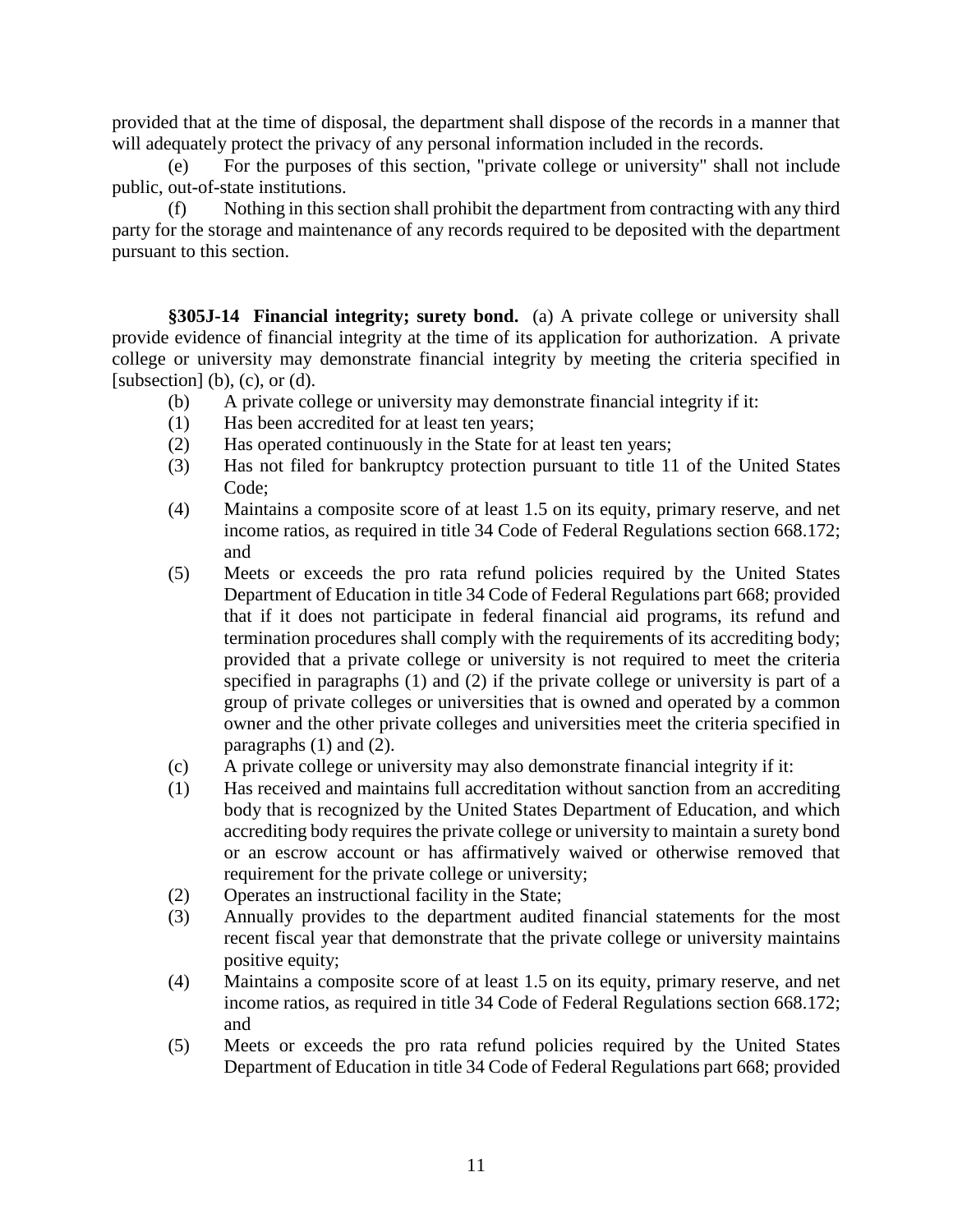that if it does not participate in federal financial aid programs, its refund and termination procedures shall comply with the requirements of its accrediting body.

(d) If a private college or university cannot demonstrate financial integrity as provided in subsections (b) and (c), the private college or university shall file with the director a surety bond in favor of the State in an amount described under subsection (f) prior to receiving authorization under this chapter. The surety bond shall be executed by the private college or university as the principal by a surety company authorized to do business in the State and shall run concurrently with the authorization period and any period of reauthorization, unless terminated or canceled by the surety company.

(e) The surety bond under subsection (d) shall be conditioned to provide indemnification to any student or enrollee, or to any parent or legal guardian of a student or enrollee, whom the director finds to have suffered a loss of tuition or fees as a result of any act or practice that is a violation of this chapter and to provide alternative enrollment as provided in section 305J-15 for students enrolled in a private college or university that ceases operation.

(f) The amount of the surety bond that a private college or university submits pursuant to subsection (d) shall be the greater of \$50,000 or an amount equal to a reasonable estimate of the maximum prepaid, unearned tuition and fees of the private college or university, excluding prepaid tuition revenue that consists of government grants or federal student loans and grants authorized under title IV of the Higher Education Act of 1965, 20 United States Code 1070 et seq. for the period or term during the applicable academic year for which programs of instruction are offered, including but not limited to programs offered on a semester, quarter, monthly, or class basis; provided that the private college or university shall use the period or term of greatest duration and expense in determining this amount if its academic year consists of one or more periods or terms. Following the initial filing of the surety bond with the department, the private college or university shall recalculate the amount of the surety bond annually based on a reasonable estimate of the maximum prepaid, unearned tuition and fees received by the institution for the applicable period or term.

(g) The authorization for a private college or university shall be suspended by operation of law when it is no longer covered by a surety bond as required by this section. After receipt of a notice of cancellation from the surety, the department shall give written notice to the private college or university at its last-known address, at least forty-five days prior to the release of the surety bond, to the effect that the private college or university's authorization is suspended by operation of law until it files evidence of a surety bond in a like amount as the surety bond being released.

(h) The principal on a surety bond filed under the provisions of this section shall be released from the surety bond after the principal serves written notice thereof to the department at least sixty days prior to the release. The release shall not discharge or otherwise affect a claim filed by a student or enrollee or the student or enrollee's parent or legal guardian pursuant to section 305J-15 for a loss of tuition or fees that occurred while the surety bond was in effect or that occurred under any note or contract executed during any period of time when the surety bond was in effect, except when another surety bond is filed in a like amount and provides indemnification for any such loss.

(i) Each private college or university that files a surety bond pursuant to this section shall provide in a report to the department annual verification of continued coverage as required by this section no later than January 1 of each year.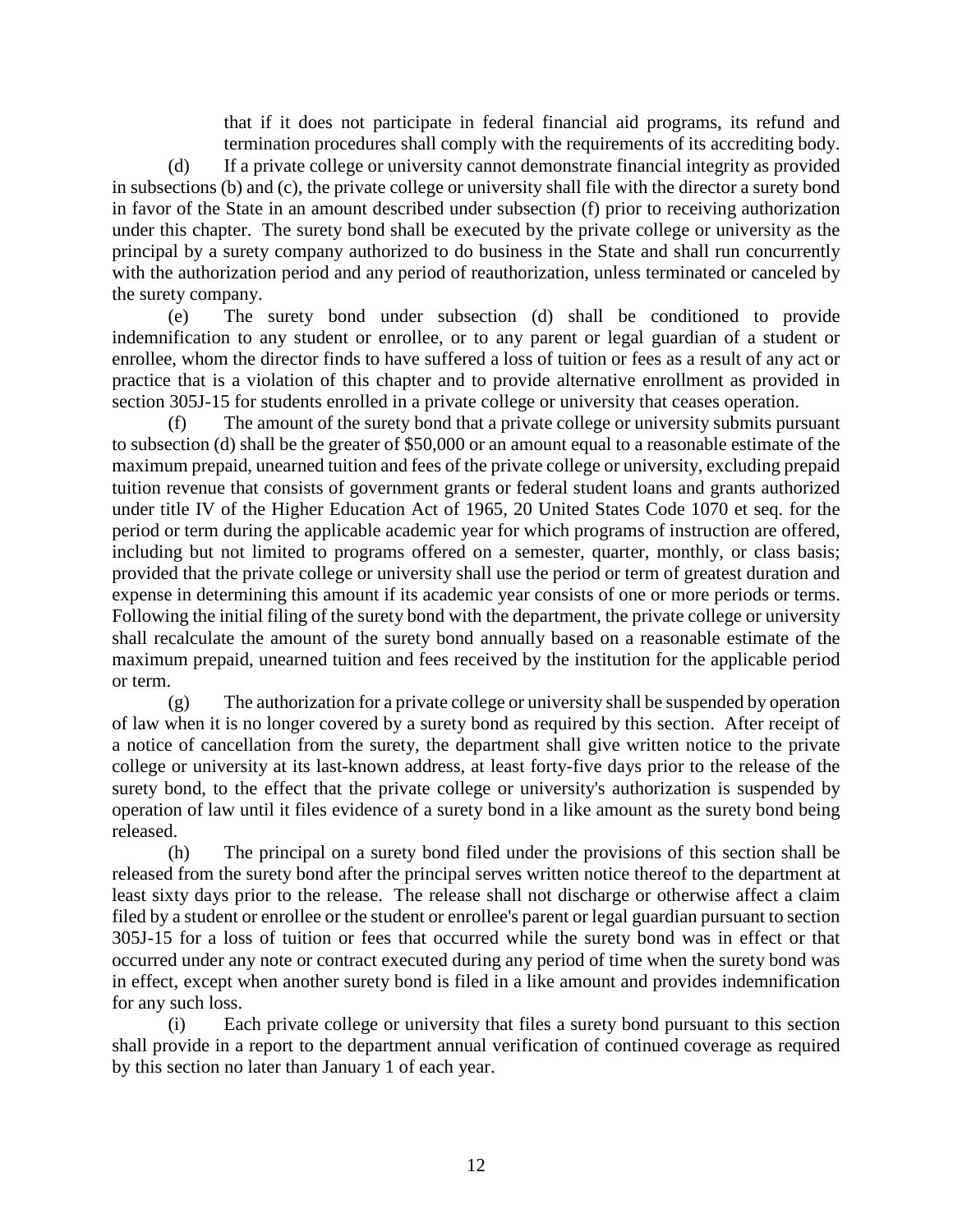(j) A seminary or religious training institution shall not be subject to the requirements of this section.

**[§305J-15] Claims against a private college or university; cessation of operation; alternative enrollment.** (a) A student or enrollee, or a parent or legal guardian of the student or enrollee, who claims loss of tuition or fees as a result of cessation of operations may file a claim with the department if the claim results from an act or practice that violates a provision of this chapter. Claims that are filed with the department shall be public records and subject to the provisions of chapter 92F; provided that the department shall not make the records public if the release would violate a federal privacy law.

(b) If a private college or university ceases operation, the director may make demand on the surety bond upon the demand for a refund by a student or the parent or legal guardian of a student or the implementation of alternative enrollment for the students enrolled in the institution, and the principal on the surety bond filed pursuant to section 305J-14(d) shall pay the claim due in a timely manner. To the extent practicable, the director shall use the amount of the surety bond to provide alternative enrollment for students of the institution that ceases operation through a contract with another authorized private college or university, the University of Hawaii system, an area vocational school, or any other arrangement that is acceptable to the department. The alternative enrollment provided to a student shall replace the original enrollment agreement, if any, between the student and the private college or university; provided that the student shall make tuition and fee payments as required by the original enrollment agreement, if any.

(c) A student who is enrolled in a private college or university that ceases operation and who declines the alternative enrollment required to be offered pursuant to subsection (b) may file a claim with the department for the student's prorated share of the prepaid, unearned tuition and fees that the student paid, subject to the limitations of subsection (d). The department shall not make a subsequent payment to a student, unless the student submits proof of satisfaction of any prior debt to a financial institution in accordance with rules adopted by the director.

(d) If the amount of the surety bond filed under section 305J-14(d) is less than the total prepaid, unearned tuition and fees that have been paid by students at the time that the private college or university ceases operation, the department shall prorate the amount of the surety bond among the students.

(e) This section shall apply only to those students enrolled in the private college or university at the time it ceases operation, and once a private college or university ceases operation, no new students shall be enrolled therein.

(f) The director shall determine whether offering alternative enrollment for students enrolled in an authorized private college or university that ceases operation is practicable without the federal government's designation of the department as trustee for student loans, Pell grants, and other student financial aid assistance.

(g) If a private college or university ceases to operate in the State, the department of the attorney general may file a claim against the private college or university to recover restitution for the enrolled students of the private college or university.

(h) A seminary or religious training institution shall not be subject to the requirements of this section.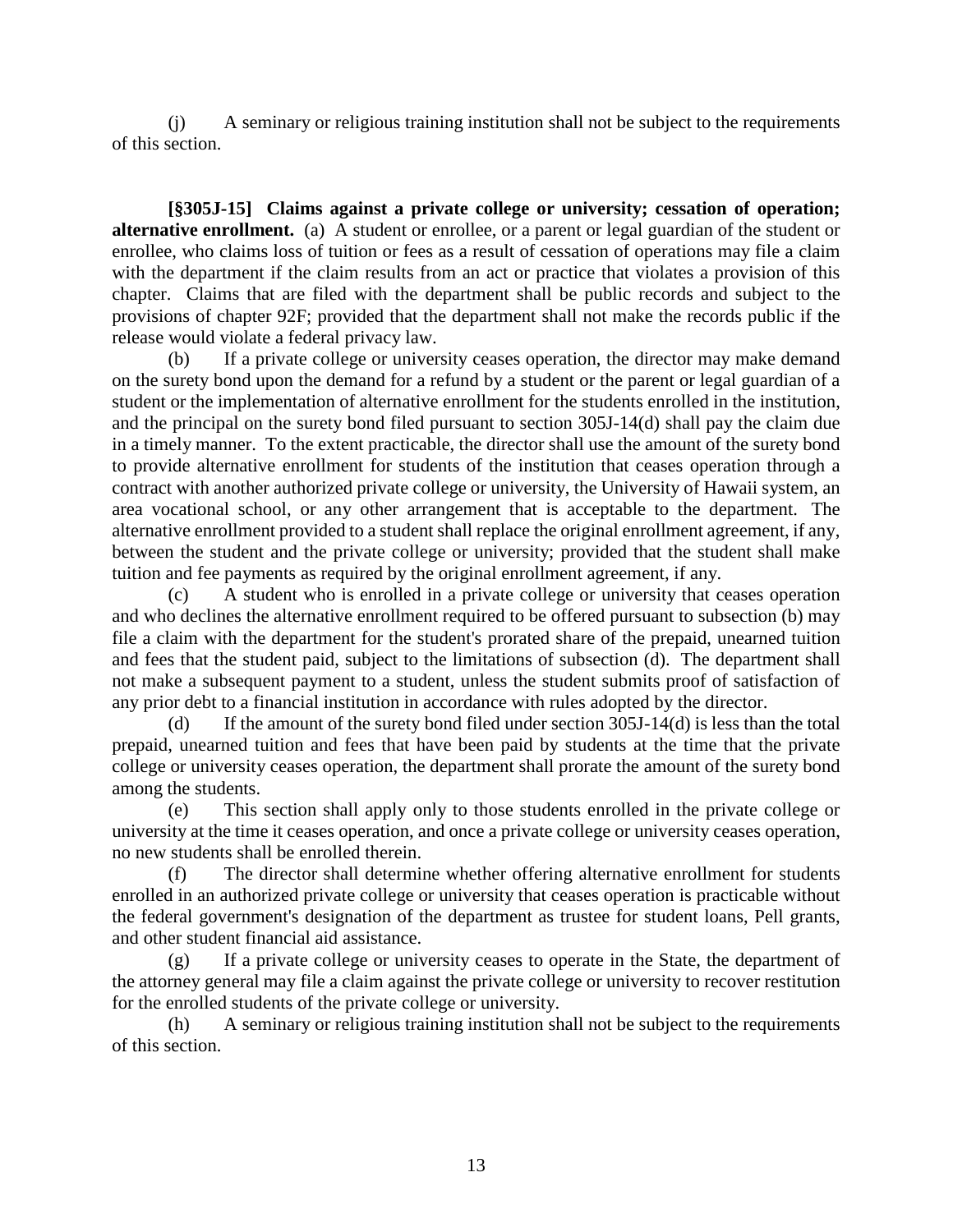**[§305J-16] Reciprocity.** The director may enter into any post-secondary education authorization reciprocity agreement; provided that the authorization standards of the reciprocity agreement shall be comparable to or exceed the authorization requirements of this chapter and any applicable administrative rules.

**[§305J-17] Complaints; injunctive proceedings.** (a) A student or former student of the University of Hawaii system, a private college or university, seminary, or religious training institution may file a complaint with the department concerning the institution at which the student is or was enrolled; provided that if a former student files a complaint, the complaint shall be filed within two years after the former student discontinued enrollment at the institution; provided that the two year restriction on complaints shall not apply to complaints related to obtaining transcripts.

(b) The department may investigate complaints based on possible violations of this chapter or rules adopted hereunder. The department may initiate and investigate complaints based on information the department receives concerning possible violations of this chapter or rules adopted hereunder.

(c) Nothing in this section shall give the department jurisdiction to consider complaints that infringe on the academic or religious freedom of, or question the curriculum content of, a private college or university, seminary, or religious training institution.

(d) Upon receipt of a complaint pursuant to [subsection] (a) or (b), the department shall determine whether the complaint was properly filed. The complaint shall warrant investigation only after the student or former student has exhausted all administrative remedies available at the University of Hawaii system, private college or university, seminary, or religious training institution; provided that if the complaint involves a violation of state or federal criminal law, this requirement shall not apply. If a complaint warrants investigation, the department shall forward the complaint to the University of Hawaii system, private college or university, seminary, or religious training institution. The University of Hawaii system, private college or university, seminary, or religious training institution shall have thirty days to respond in writing to the complaint. During the thirty-day period, the University of Hawaii system, private college or university, seminary, or religious training institution, with the department's assistance, may attempt to resolve the complaint with the student. If the department determines at any time that the complaint no longer warrants investigation, the department shall dismiss the complaint.

- (e) If a complaint is not resolved within the thirty-day period, the department may:
- (1) Dismiss the complaint based on the response of the University of Hawaii system, private college or university, seminary, or religious training institution;
- (2) Investigate and, where appropriate, take disciplinary action in a manner consistent with chapter 91.

**[§305J-18] Fees; public hearing.** (a)An institution applying for authorization shall pay \$10,000 to the department upon application for authorization under this chapter and every two years thereafter upon application for reauthorization.

(b) The director may assess fees as provided in this chapter and, notwithstanding any other law to the contrary, may change the amount of the fees required by this section at any time without regard to chapter 91, if the director: